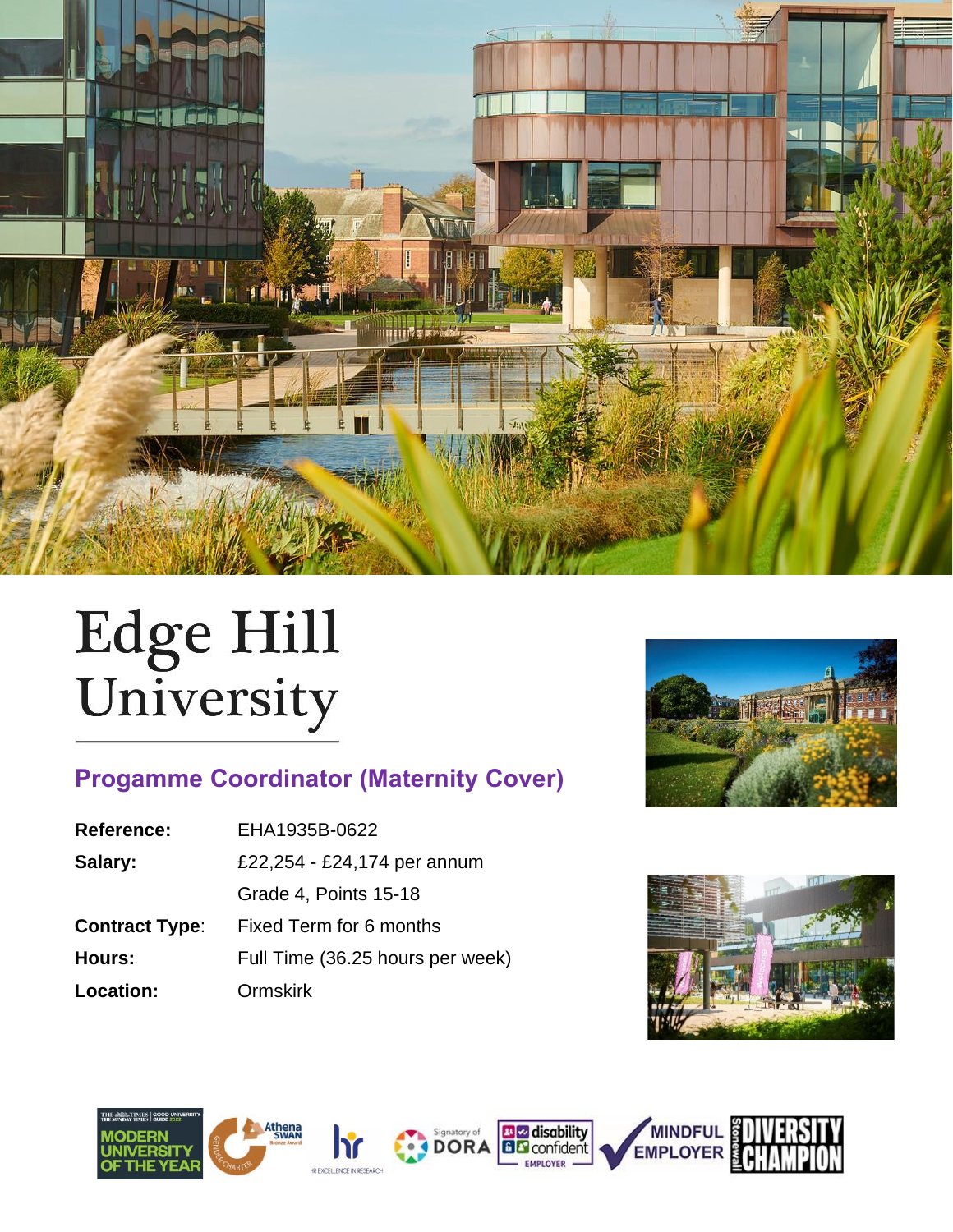**It is important to note that this job description is a guide to the work you will initially be required to undertake. It may be changed from time to time to meet changing circumstances. It does not form part of your contract of employment.** 

| Job Description for the post of:<br><b>Programme Coordinator (Maternity Cover)</b><br><b>Full Time</b><br><b>Fixed Term for 6 months</b><br>EHA1935B-0622 |                                     | <b>Edge Hill</b><br>University |
|-----------------------------------------------------------------------------------------------------------------------------------------------------------|-------------------------------------|--------------------------------|
| <b>Accountable to:</b>                                                                                                                                    | Departmental Administration Manager |                                |
| <b>Reporting to:</b>                                                                                                                                      | Senior Programme Administrator      |                                |
|                                                                                                                                                           |                                     |                                |

# **About the Role**

The post-holder will co-ordinate a wide range of administrative support, working within the School Administration Team to deliver an outstanding student experience and to meet the business needs of the school. The post will have an integrated portfolio of responsibilities which will support the full student journey from recruitment to award, together with the general business functions of the school.

The post will work collaboratively with colleagues within the School Administration Team to contribute to the establishment of a cohesive and integrated team within the school structure, ensuring school responsibilities are implemented in a positive and responsive manner, maximising their own skills, knowledge and expertise and engaging in training and staff development relating to the full range of administrative tasks within their role.

This will be a varied, interesting and challenging role, which requires excellent organisational skill, flexibility, attention to detail, and the ability to prioritise in order to meet deadlines to the required quality standards.

# **Duties and Responsibilities**

1. Working in Partnership

Work in partnership with the school administration and academic staff to deliver an outstanding student experience and to meet the business needs of the school. Provide general administrative support to a range of activities required for the smooth running of the School.

#### 2. Designated area of responsibility

Take responsibility for the administration requirements of identified programmes and students, and/or general office and executive support needs, as agreed with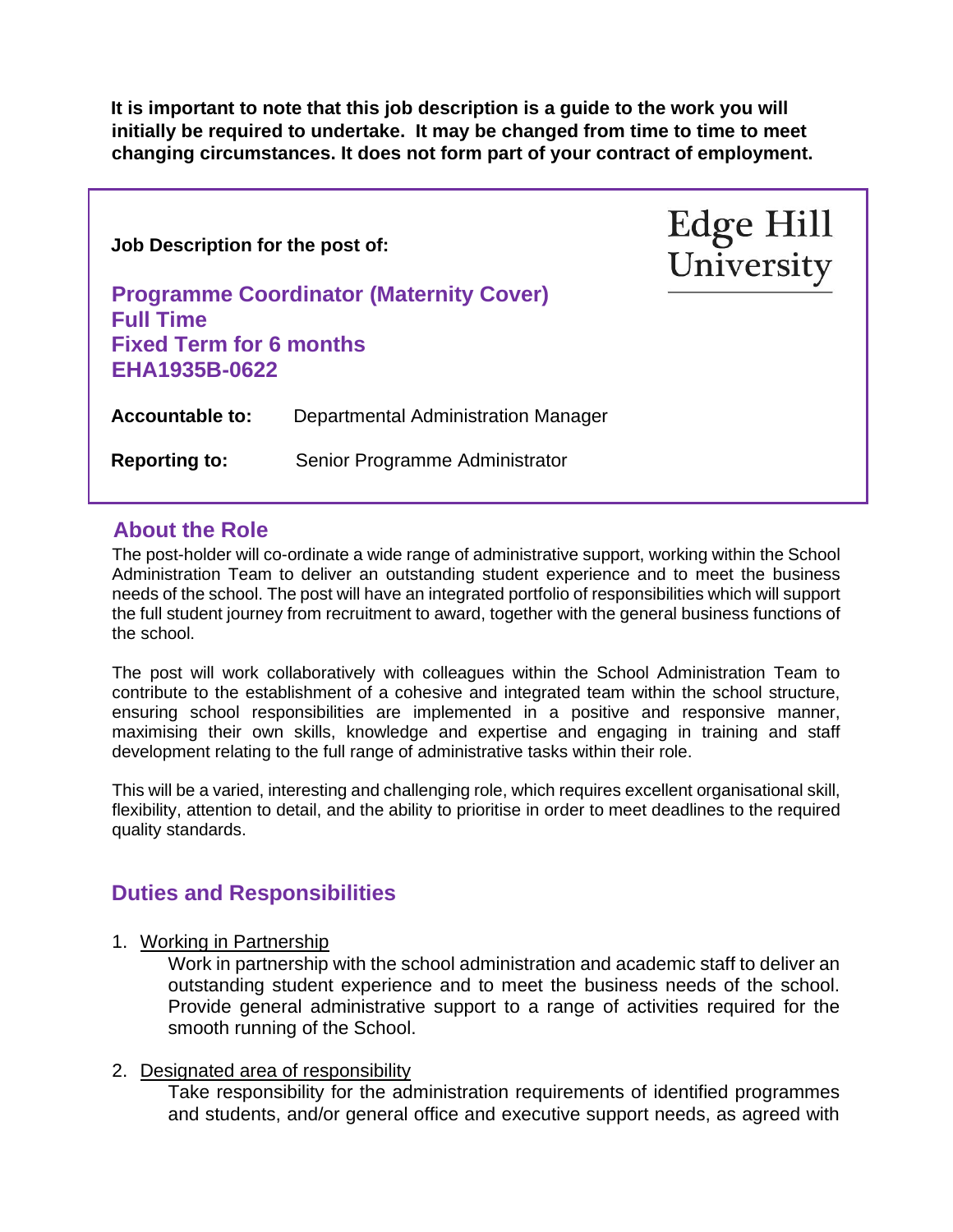your line manager. It is important to note that designated areas of responsibility will be continually reviewed as the provision within the school evolves.

#### 3. Professional Support

Provide effective, professional support to the whole school team, students and key stakeholders, dealing with specialist queries in an efficient, friendly and professional manner, interpreting requirements, providing advice and guidance and signposting as appropriate.

#### 4. Range of activities and workload planning

Co-ordinate and undertake a range of activities to support the planning, operation and delivery of high-quality programmes, working without direct supervision, prioritising workload as appropriate. Working closely with colleagues within the School and in liaison with central university departments, ensure that administrative arrangements comply with the university's academic cycle for each stage of the student journey. Co-ordinate arrangements and allocate tasks to others as appropriate, ensuring that the administrative functions are planned in advance and assisting administrators with their workload planning.

#### 5. Administration processes and policy development

Co-ordinate and support the development, implementation and ongoing evaluation of administrative processes for a range of programmes and relating to all stages of the student experience. You will be contributing to the development and review of both existing and new policies and procedures. Additionally, you will contribute to the development and enhancement of processes relating to general office and executive support to meet the business needs of the school, including finance and staff support.

#### 6. Data and records

Ensure the accurate monitoring and maintenance of student records and data within a designated area of responsibility, including collating data from internal and external records and systems and in line with any university or external regulatory body requirements. Monitor the student journey, ensuring procedures relating to trigger points are actioned efficiently in order to proactively identify any concerns relating to individual students. This may also include data relating to School financial and staffing requirements.

#### 7. Report writing

Provide and collate data, statistical information and outcomes of evaluation to support the production of school reports, accessing internal and external records and systems in line with any university or external regulatory body requirements. Present information professionally for consideration by internal and external audiences.

#### 8. Quality management

In liaison with the Faculty Quality Officer, ensure that administrative procedures relating to the university's quality assurance requirements for academic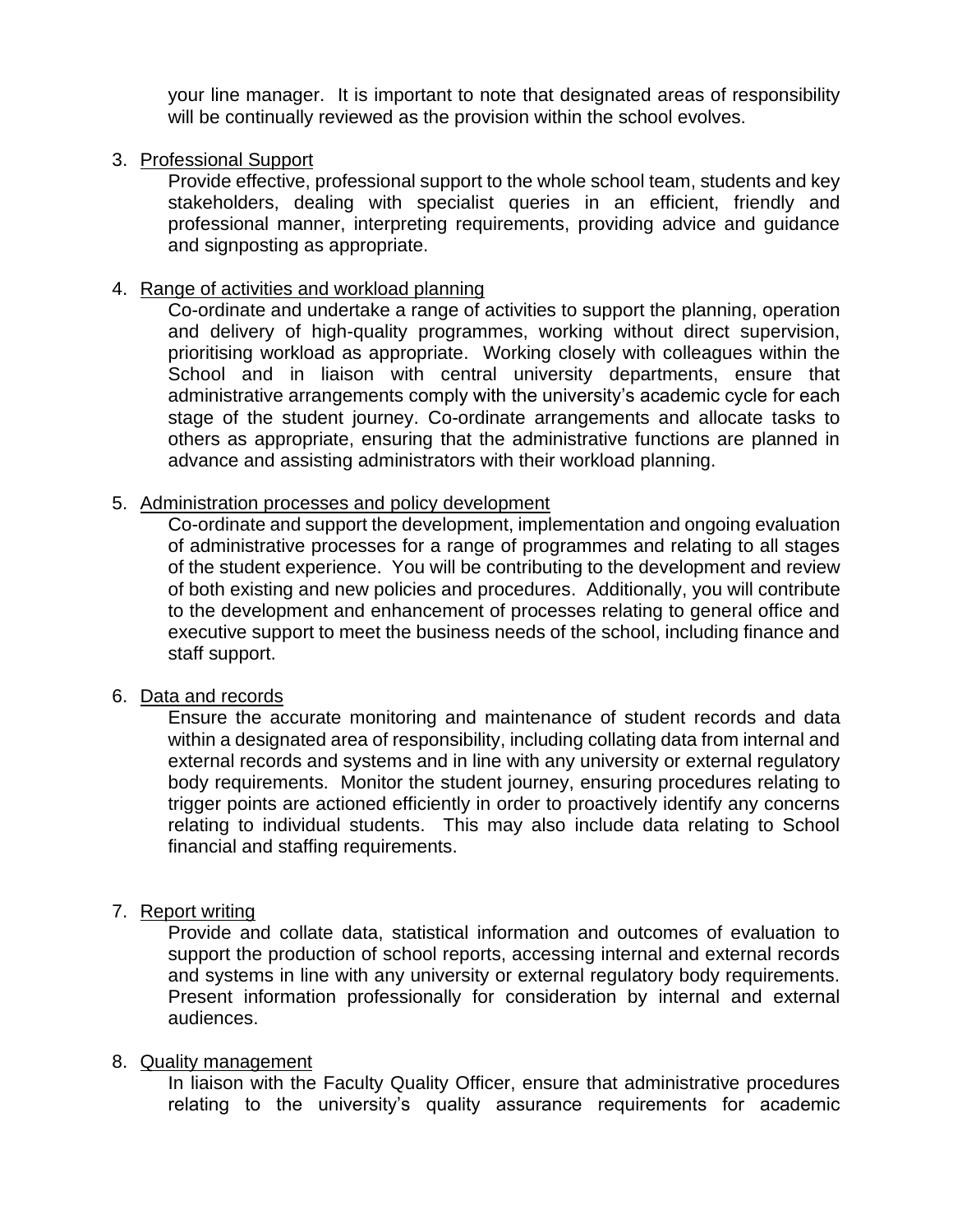programmes adhere to the guidance set out in the Quality Management Handbook and the Faculty's Annual Quality Statement.

#### 9. Professional, regulatory and statutory bodies

Ensure that administrative procedures meet the quality assurance requirements of Professional, Statutory and Regulatory Bodies and external agencies, so that standards are continually monitored and met.

#### 10.External engagement

Work in partnership with external stakeholders to develop and nurture excellent working relationships for the sharing of information and the maintaining of positive channels of communication. Act as an ambassador for the School, promoting its wider services to stakeholders and representing the school at meetings and events, when required. Actively seek to contribute to partnership working with external colleagues and service users.

#### 11.Technology & Systems

Utilise appropriate information management systems and software including Microsoft Office, maximising their effectiveness in relation to your area of designated responsibilities. Taking a proactive approach to ensuring in-house systems remain relevant and updated.

#### 12. Staff, student and public information

Co-ordinate and contribute to the production of staff, student and public information materials for your designated area of responsibility, ensuring the quality and presentation of information is consistent and in line with school and university policies.

Be an excellent source of information for students, signposting them to the appropriate central services. Be part of induction sessions to introduce the school and key contacts and ensure school information is kept up to date and appropriate information is stored on them, (e.g. wiki, notice boards, BB) including central services information.

#### 13.Boards, committees & meetings

Organise and service designated formal boards, committees and meetings, including the production and distribution of relevant documentation, agenda and minutes, monitoring action points to ensure completion as required by the Chair. Where relevant, participate in the school's decision-making processes, by contributing as a member of boards, committees and meetings.

#### 12. Training and teamwork

Identify and provide training requirements as necessary within designated areas of responsibility. Share best practice and develop the School administration procedures in collaboration with other Schools. Provide cover and support for other associated administration roles as required.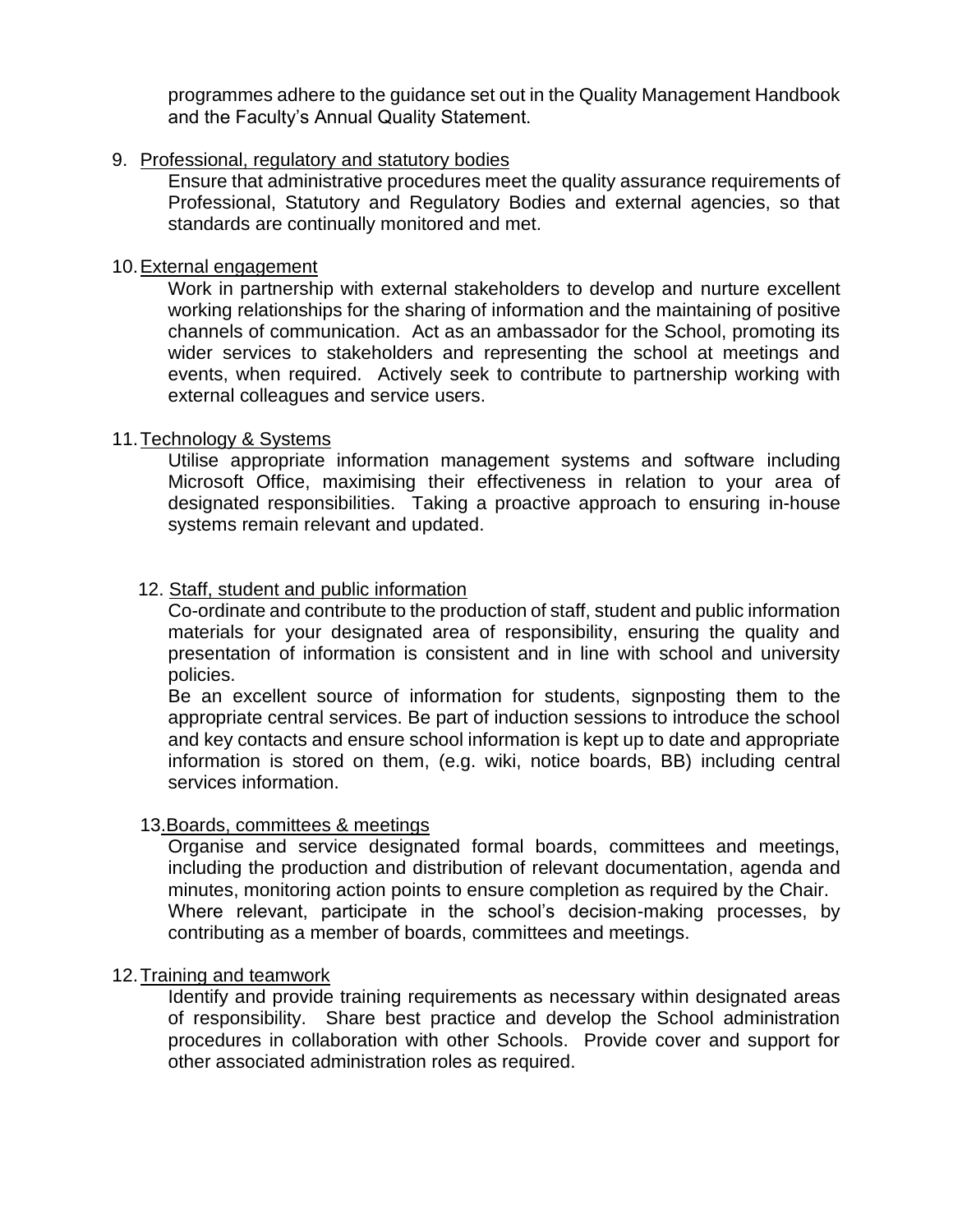#### 13.Marketing and events

Provide support for internal and external events, relating to both the promotion of programmes and for the engagement of external stakeholders involved in the delivery of education within the school. Liaise with internal and external colleagues, ensuring effective and efficient communication systems and customer care standards are maintained.

#### 14.Student recruitment and selection

In liaison with central university admissions and student recruitment teams, coordinate and support the student recruitment and selection activities relating to a designated area of responsibility, planning and implementing the arrangements for School interview days, including liaison with all internal and external interview participants. Additionally, co-ordinate and support the School's arrangements and input to university Open Events.

#### **In addition:**

- $\triangleright$  As a member of the School you will be expected to demonstrate commitment to the professional behaviours set out in the Edge Hill University Staff Code of Practice. This will include a requirement to demonstrate high levels of emotional intelligence in dealing with students, customers, partners and colleagues, adopting a solution focused approach to deal positively and proactively with complex and difficult situations for individuals.
- $\triangleright$  To support the operational and strategic development of the Information Desk, providing operational cover as required.
- ➢ Work autonomously to respond and resolve a high level of complex enquiries from students and staff including giving expert advice and support. Deal sensitively and knowledgeably with issues from students, assess the impact and severity of matters and escalate to a senior level when action needs to be taken by academic or another department, e.g. pastoral care.
- ➢ To contribute to various projects assigned by the School Administration Manager, ensuring projects are delivered in an efficient and timely manner.
- ➢ To assist with the preparations for Welcome Sunday, Open Days, Applicant Visit Days and additional events as required.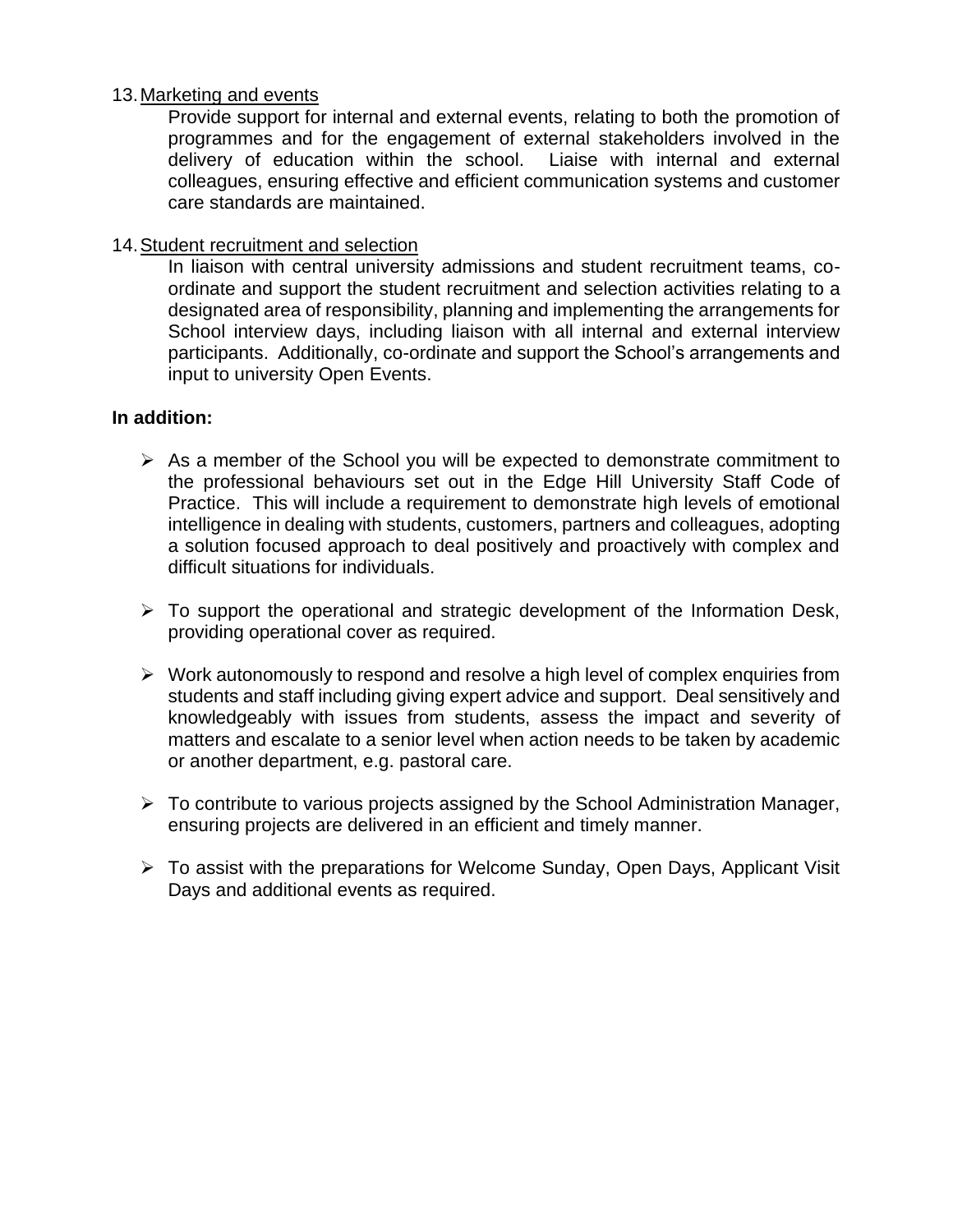#### **In addition to the above all Edge Hill University staff are required to:**

- a) Adhere to all Edge Hill's policies and procedures, including Equality and Diversity and Health and Safety
- b) Respect confidentiality: all confidential information should be kept in confidence and not released to unauthorised persons
- c) Undertake appropriate learning and development activities as required
- d) Participate in Edge Hill's Performance Review and Development Scheme
- e) Adhere to Edge Hill University's environmental policy and guidelines and undertake tasks in a sustainable manner
- f) Demonstrate excellent Customer Care in dealing with all customers

| Salary:               | £22,254 - £24,174 per annum      |  |  |
|-----------------------|----------------------------------|--|--|
|                       | Grade 4, Points 15-18            |  |  |
| <b>Contract Type:</b> | Fixed Term for 6 months          |  |  |
| Hours:                | Full Time (36.25 hours per week) |  |  |

**Candidates should note that shortlisting will be based on information provided on the application form with regard to the applicant's ability to meet the criteria outlined in the Person Specification attached.**

**Internal staff wishing to apply for a fixed term role as a secondment opportunity must discuss this with their existing line manager before applying.**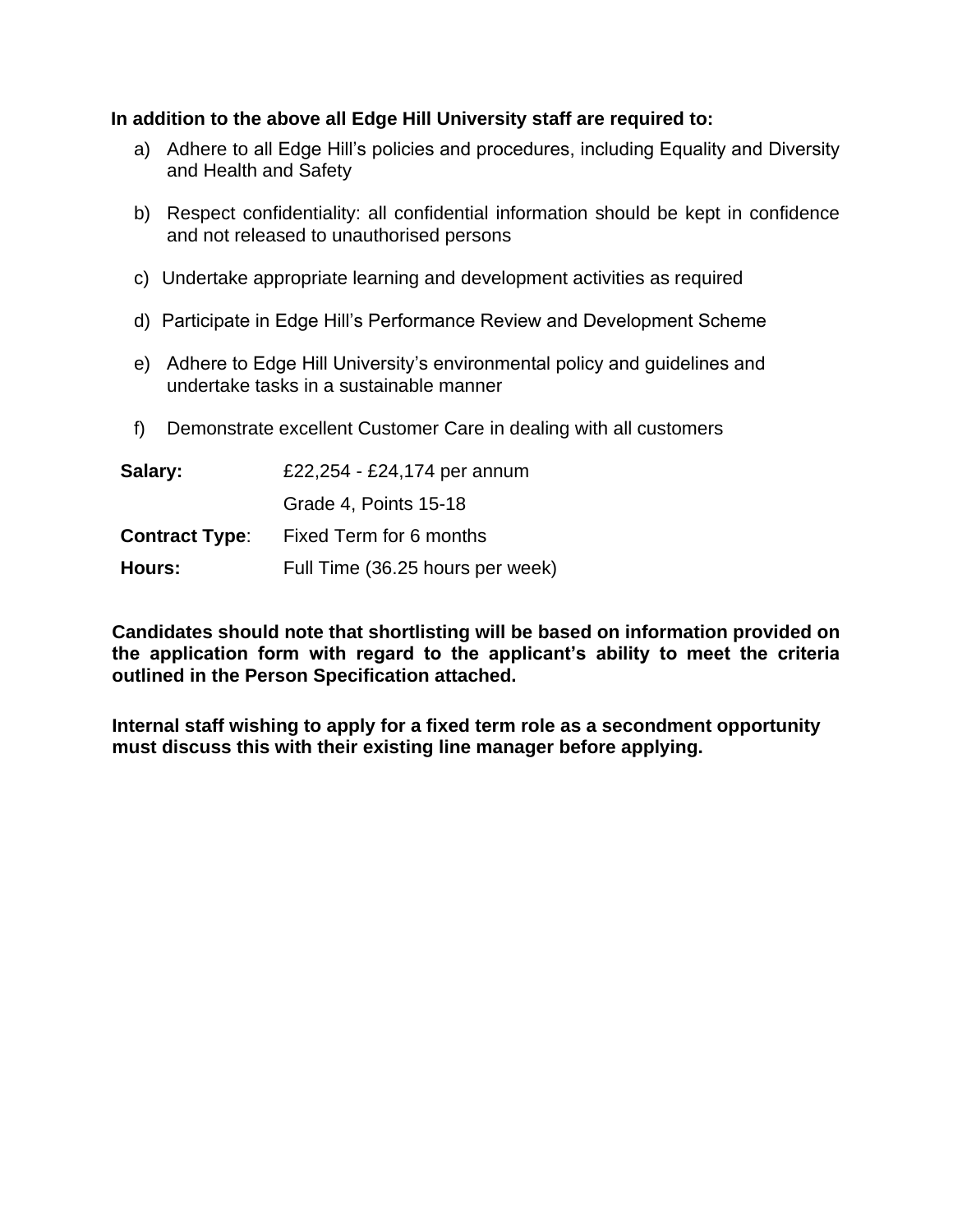# **Person Specification for the post of: Programme Coordinator (Maternity Cover) Full Time Fixed Term for 6 months EHA1935B-0622**

 Please note that applications will be assessed against the Person Specification using the following criteria, therefore, applicants should provide evidence of their ability to meet all criteria.

#### **Methods of Assessment include Application Form (A), Supporting Statement (S), Interview (I), Test (T) & Presentation (P).**

|                                 |                                                                                                                                                                                            | <b>Essential</b> | <b>Desirable</b> | *Method of<br>assessment<br>( I/ A/ S/ T/P ) |  |  |  |
|---------------------------------|--------------------------------------------------------------------------------------------------------------------------------------------------------------------------------------------|------------------|------------------|----------------------------------------------|--|--|--|
| <b>Qualifications</b>           |                                                                                                                                                                                            |                  |                  |                                              |  |  |  |
| $\mathbf{1}$                    | A Levels (Grades A-D) or equivalent, relevant professional<br>qualification to the same level; or relevant work experience                                                                 | $\star$          |                  | A                                            |  |  |  |
| $\overline{2}$                  | IT qualification, ECDL or equivalent or experience in the use of<br>Microsoft Office, including Word and Excel                                                                             | $\star$          |                  | A/T                                          |  |  |  |
| <b>Experience and Knowledge</b> |                                                                                                                                                                                            |                  |                  |                                              |  |  |  |
| 3                               | Experience of working in an administrative, organisational role in<br>a busy office environment                                                                                            | ¥                |                  | S/I                                          |  |  |  |
| $\overline{4}$                  | Experience of servicing formal meetings and minute taking                                                                                                                                  | $\star$          |                  | S/I                                          |  |  |  |
| 5                               | Experience in the use of database management, records<br>systems and software packages                                                                                                     | $\star$          |                  | S/I                                          |  |  |  |
| 6                               | Experience of working in Higher Education, medical education,<br>NHS or health sector                                                                                                      |                  | $\star$          | A/S                                          |  |  |  |
| <b>Abilities/Skills</b>         |                                                                                                                                                                                            |                  |                  |                                              |  |  |  |
| $\overline{7}$                  | Excellent communication and presentation skills both oral and<br>written, including excellent attention to detail, with a<br>demonstrable ability to ensure accuracy of data and documents | $\star$          |                  | S/I                                          |  |  |  |
| 8                               | Excellent organisational and prioritisation skills which enable<br>you to work efficiently under pressure, to meet competing<br>deadlines                                                  | $\star$          |                  | S/I                                          |  |  |  |
| 9                               | Able to work on own initiative and use creativity to resolve<br>problems                                                                                                                   | $\star$          |                  | S/I                                          |  |  |  |
| 10 <sup>°</sup>                 | Able to effectively develop, implement and evaluate systems<br>and processes and make recommendations for change                                                                           | $\star$          |                  | S/I                                          |  |  |  |
| 11                              | Able to work positively and flexibly as part of a team, with the<br>ability to develop and maintain effective working relationships at<br>all levels                                       | $\star$          |                  | S/I                                          |  |  |  |